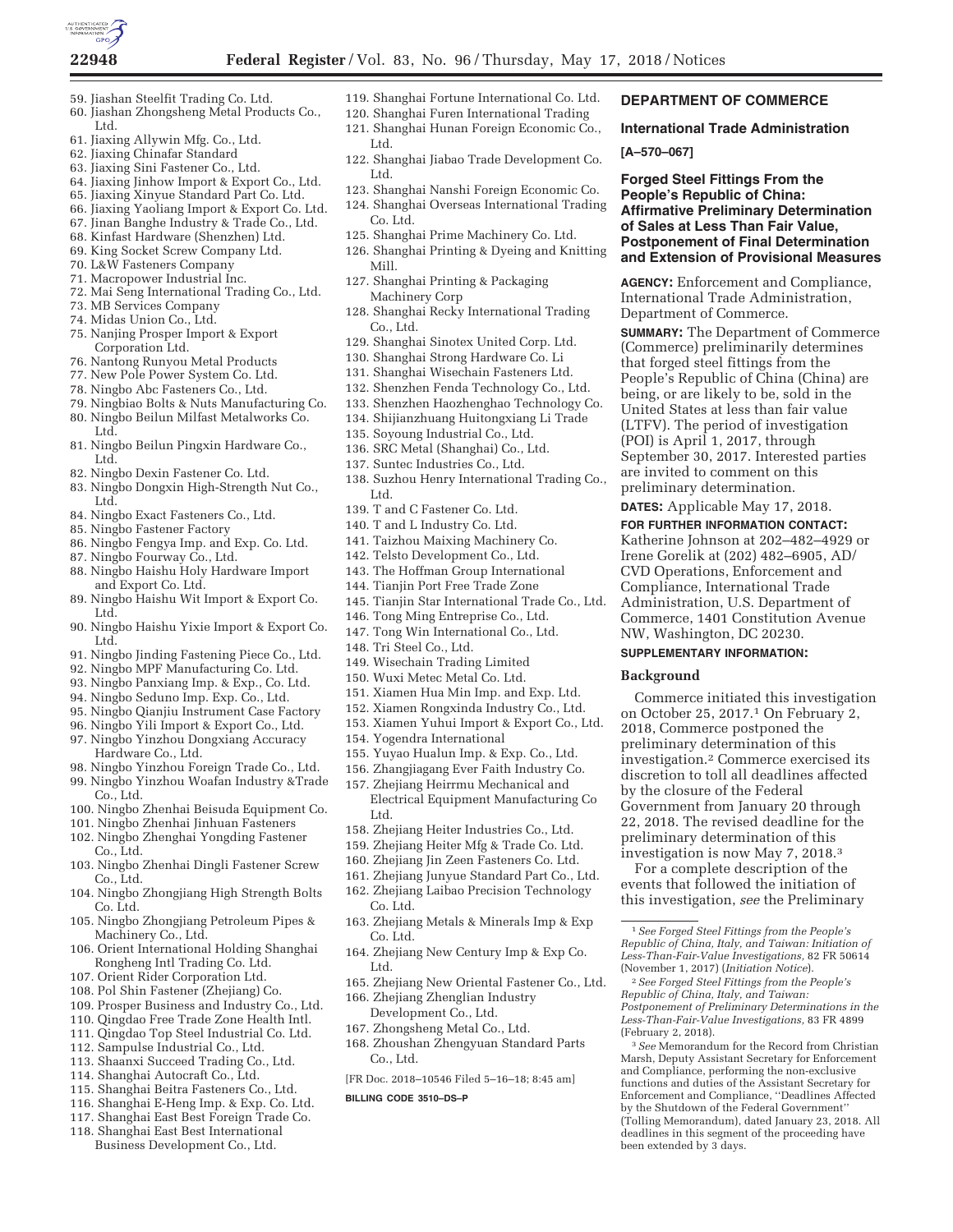Decision Memorandum.4 A list of topics included in the Preliminary Decision Memorandum is included as Appendix II to this notice. The Preliminary Decision Memorandum is a public document and is on file electronically via Enforcement and Compliance's Antidumping and Countervailing Duty Centralized Electronic Service System (ACCESS). ACCESS is available to registered users at *https:// access.trade.gov,* and to all parties in the Central Records Unit, room B8024 of the main Department of Commerce building. In addition, a complete version of the Preliminary Decision Memorandum can be accessed directly at *http://enforcement.trade.gov/frn/.*  The signed and the electronic versions of the Preliminary Decision Memorandum are identical in content.

#### **Scope of the Investigation**

The products covered by this investigation are forged steel fittings from China. For a complete description of the scope of this investigation, *see* the ''Scope of the Investigation,'' in Appendix I.

#### **Scope Comments**

In accordance with the preamble to Commerce's regulations,5 the *Initiation* 

*Notice* set aside a period of time for parties to raise issues regarding product coverage (*i.e.,* scope).6 Certain interested parties commented on the scope of the investigation as it appeared in the *Initiation Notice.* On March 7, 2018, Commerce issued a Preliminary Scope Decision Memorandum making certain preliminary revisions to the scope based on the comments received.7 Commerce received additional scope comments following the issuance of the Preliminary Scope Decision Memorandum, and based on those comments, made certain additional preliminary revisions to the scope. For a summary of the additional comments received, and Commerce's preliminary analysis and decision with respect to them, *see* the Second Preliminary Scope Decision Memorandum.8 *See also* the revised scope in Appendix I to this notice.9

## **Methodology**

Commerce is conducting this investigation in accordance with section 731 of the Tariff Act of 1930, as amended (the Act). Commerce has calculated export prices in accordance with section 772(a) of the Act. Because China is a non-market economy, within

the meaning of section 771(18) of the Act, Commerce has calculated normal value (NV) in accordance with section 773(c) of the Act. In addition, pursuant to section 776(a) and (b) of the Act, Commerce preliminarily has relied upon facts otherwise available, with adverse inferences, for the China-wide entity, including the single entity comprising Jiangsu Haida Pipe Fittings Group Company Ltd., its affiliated producer Haida Pipe Co., Ltd., and its affiliated reseller Yancheng L&W International Co., Ltd. For a full description of the methodology underlying Commerce's analysis, *see* the Preliminary Decision Memorandum.

# **Combination Rates**

In the *Initiation Notice,*10 Commerce stated that it would calculate producer/ exporter combination rates for the respondents that are eligible for a separate rate in this investigation. Policy Bulletin 05.1 describes this practice.<sup>11</sup>

#### **Preliminary Determination**

Commerce preliminarily determines that the following weighted-average dumping margins exist:

| Exporter                                                 | Producer                                                 | Estimated<br>weighted-<br>average<br>dumping<br>margin<br>(percent) |
|----------------------------------------------------------|----------------------------------------------------------|---------------------------------------------------------------------|
|                                                          |                                                          | 7.42                                                                |
|                                                          |                                                          | 7.42                                                                |
|                                                          |                                                          | 7.42                                                                |
|                                                          |                                                          | 7.42                                                                |
|                                                          |                                                          | 7.42                                                                |
|                                                          |                                                          | 7.42                                                                |
|                                                          |                                                          | 7.42                                                                |
|                                                          |                                                          | 7.42                                                                |
|                                                          |                                                          | 7.42                                                                |
|                                                          |                                                          | 7.42                                                                |
|                                                          |                                                          | 7.42                                                                |
| Jining Dingguan Precision Parts Manufacturing Co., Ltd   | Jining Dingguan Precision Parts Manufacturing Co., Ltd   | 7.42                                                                |
| Lianfa Stainless Steel Pipes & Valves (Qingyun) Co., Ltd | Lianfa Stainless Steel Pipes & Valves (Qingyun) Co., Ltd | 7.42                                                                |
|                                                          |                                                          | 7.42                                                                |
|                                                          |                                                          | 7.42                                                                |
|                                                          |                                                          | 7.42                                                                |
|                                                          |                                                          | 7.42<br>7.42                                                        |
|                                                          |                                                          | 7.42                                                                |
|                                                          |                                                          | 7.42                                                                |
|                                                          |                                                          | 7.42                                                                |
|                                                          |                                                          |                                                                     |

<sup>4</sup>*See* Memorandum, ''Decision Memorandum for the Preliminary Determination in the Less-Than-Fair-Value Investigation of Forged Steel Fittings from the People's Republic of China,'' dated concurrently with, and hereby adopted by, this notice (Preliminary Decision Memorandum).

6*See Initiation Notic*e, 82 FR at 50615.

10*See Initiation Notice* at 50618.

11*See* Enforcement and Compliance's Policy Bulletin No. 05.1, regarding, ''Separate-Rates Practice and Application of Combination Rates in Antidumping Investigations involving Non-Market Economy Countries,'' (April 5, 2005) (Policy Bulletin 05.1), available on Commerce's website at *http://enforcement.trade.gov/policy/bull05-1.pdf.* 

<sup>5</sup>*See Antidumping Duties; Countervailing Duties, Final Rule,* 62 FR 27296, 27323 (May 19, 1997).

<sup>7</sup>*See* Memorandum, ''Scope Comments Decision Memorandum for the Preliminary Determinations,'' dated March 7, 2018 (Preliminary Scope Decision

<sup>&</sup>lt;sup>8</sup> See Memorandum, "Second Preliminary Scope Decision Memorandum,'' dated concurrently with this notice (Second Preliminary Scope Decision

Memorandum). 9The revised scope language also applies to the companion countervailing duty investigation of forged steel fittings from China.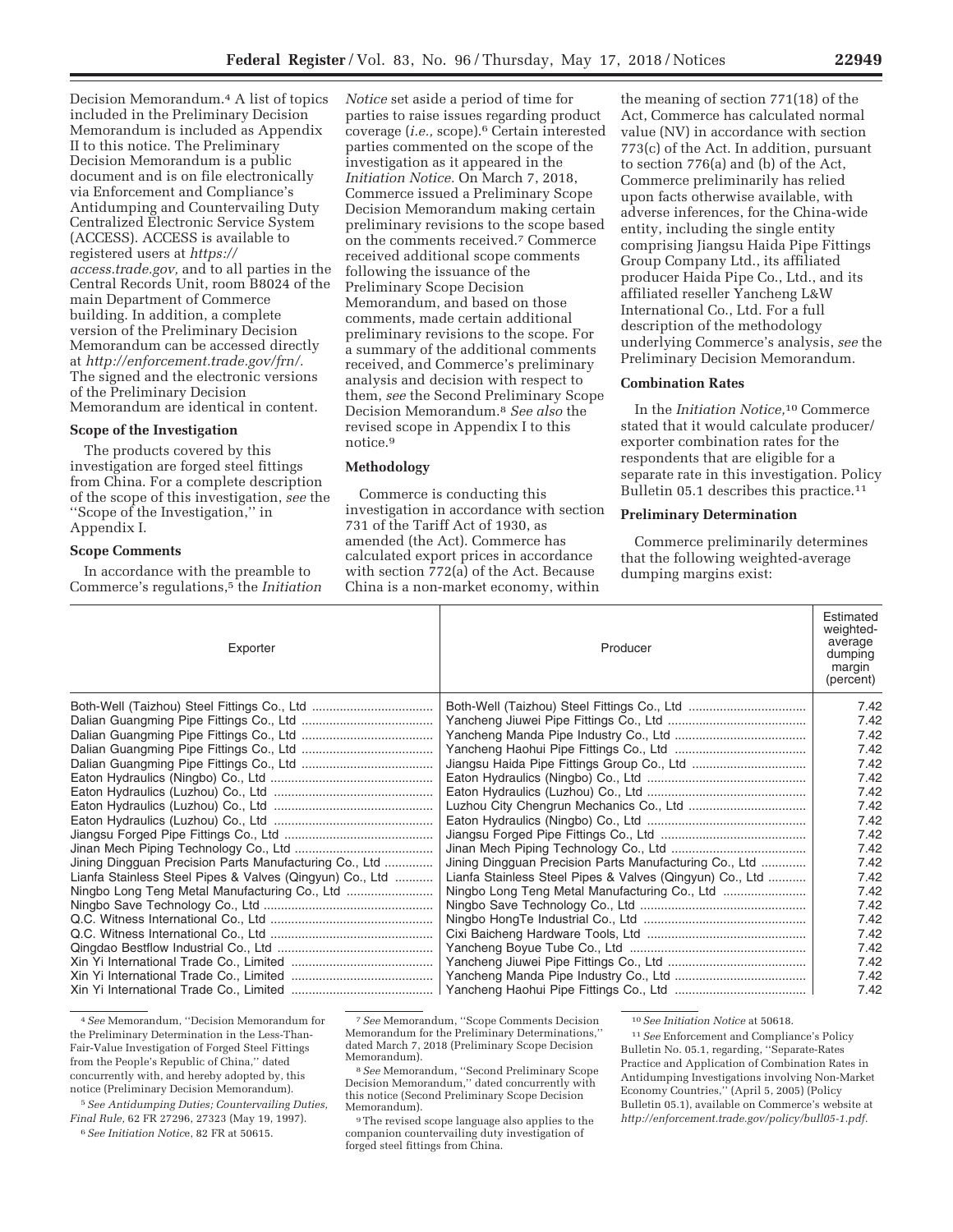| Exporter                                         | Producer                                         | Estimated<br>weighted-<br>average<br>dumping<br>margin<br>(percent) |
|--------------------------------------------------|--------------------------------------------------|---------------------------------------------------------------------|
|                                                  |                                                  | 7.42<br>7.42<br>7.42<br>7.42<br>7.42<br>7.42<br>7.42                |
| Yuyao Wanlei Pipe Fitting Manufacturing Co., Ltd | Yuyao Wanlei Pipe Fitting Manufacturing Co., Ltd | 7.42<br>7.42<br>142.72                                              |

#### **Suspension of Liquidation**

In accordance with section 733(d)(2) of the Act, Commerce will direct U.S. Customs and Border Protection (CBP) to suspend liquidation of subject merchandise as described in the scope of the investigation section entered, or withdrawn from warehouse, for consumption on or after the date of publication of this notice in the **Federal Register**, as discussed below.

Pursuant to section 733(d)(1)(B) of the Act and 19 CFR 351.205(d), Commerce will instruct CBP to require a cash deposit equal to the estimated weightedaverage dumping margin as follows: (1) For the producer/exporter combinations listed in the table above, the cash deposit rate is equal to the estimated weighted-average dumping margin listed for that combination in the table; (2) for all combinations of Chinese producers/exporters of merchandise under consideration that have not established eligibility for their own separate rates, the cash deposit rate will be equal to the estimated weightedaverage dumping margin established for the China-wide entity; and (3) for all third-county exporters of merchandise under consideration not listed in the table above, the cash deposit rate is the cash deposit rate applicable to the Chinese producer/exporter combination (or the China-wide entity) that supplied that third-country exporter.

To determine the cash deposit rate, Commerce normally adjusts the estimated weighted-average dumping

margin by the amount of domestic subsidy pass-through and export subsidies determined in a companion CVD proceeding when CVD provisional measures are in effect. Accordingly, where Commerce makes a preliminary affirmative determination for domestic subsidy pass-through or export subsidies, Commerce offsets the calculated estimated weighted-average dumping margin by the appropriate rate(s). In this case, we have not made a preliminary affirmative determination for domestic subsidy pass-through or export subsidies. Therefore, we are not adjusting the estimated weightedaverage dumping margin for these subsidies.

These suspension of liquidation instructions will remain in effect until further notice.

#### **Disclosure**

Commerce intends to disclose to interested parties the calculations performed in conjunction with this preliminary determination within five days of its public announcement or, if there is no public announcement, within five days of the date of publication of this notice in accordance with 19 CFR 351.224(b).

#### **Verification**

As provided in section 782(i)(1) of the Act, Commerce intends to verify information relied upon in making its final determination.

#### **Public Comment**

Case briefs regarding non-scope issues may be submitted to the Assistant Secretary for Enforcement and Compliance no later than seven days after the date on which the last verification report is issued in this investigation, or on a date established by the Secretary, as appropriate. Rebuttal briefs, limited to issues raised in case briefs, may be submitted no later

than five days after the deadline date for case briefs.13

Additionally, case briefs regarding scope issues may be submitted within 10 days after the date of publication of this notice in the **Federal Register**. Rebuttal briefs regarding scope issues, limited to those issues which are raised in the scope case briefs, may be submitted no later than five days after the deadline date for scope case briefs. All scope case and rebuttal briefs must be filed identically on the records of this investigation and the concurrent AD and CVD investigations of forged steel fittings. Pursuant to 19 CFR 351.309(c)(2) and (d)(2), parties who submit case briefs or rebuttal briefs on any issues raised in this proceeding are encouraged to submit with each argument: (1) A statement of the issue; (2) a brief summary of the argument; and (3) a table of authorities.

Pursuant to 19 CFR 351.310(c), interested parties who wish to request a hearing, limited to issues raised in the non-scope case and rebuttal briefs and/ or scope case and rebuttal briefs, must submit a written request to the Assistant Secretary for Enforcement and Compliance, U.S. Department of Commerce. Any hearing request for scope issues must be filed identically on the records of this investigation and the concurrent AD and CVD investigations of forged steel fittings. All documents must be filed electronically using ACCESS. An electronically-filed request must be received successfully in its entirety by ACCESS by 5:00 p.m. Eastern Time, within 30 days after the date of publication of this notice. Requests should contain the party's name, address, and telephone number, the number of participants, and a list of the issues to be discussed. If a request for a hearing is made, Commerce intends to hold the hearing at the U.S.

<sup>12</sup>The China-wide entity includes: (1) Beijing Better Products International Ltd.; (2) Dalian Newshow Pipeline Industry Co.; (3) G&T Industry Holding Ltd.; (4) Shanxi Baolongda Forging Company Ltd.; (5) Shaanxi Fenry Flanges and Fittings Co., Ltd.; (6) Shenzhen Front Valve Co., Ltd.; (7) Qingdao Eathu Casting and Forging Co., Ltd.; (8) Gaoyou Huaxing Petroleum Pipe Manufacture Co., Ltd.; and (9) the single entity comprising Jiangsu Haida Pipe Fittings Group Company Ltd., its affiliated producer Haida Pipe Co., Ltd., and its affiliated reseller Yancheng L&W International Co., Ltd.

<sup>13</sup>*See* 19 CFR 351.309; *see also* 19 CFR 351.303 (for general filing requirements).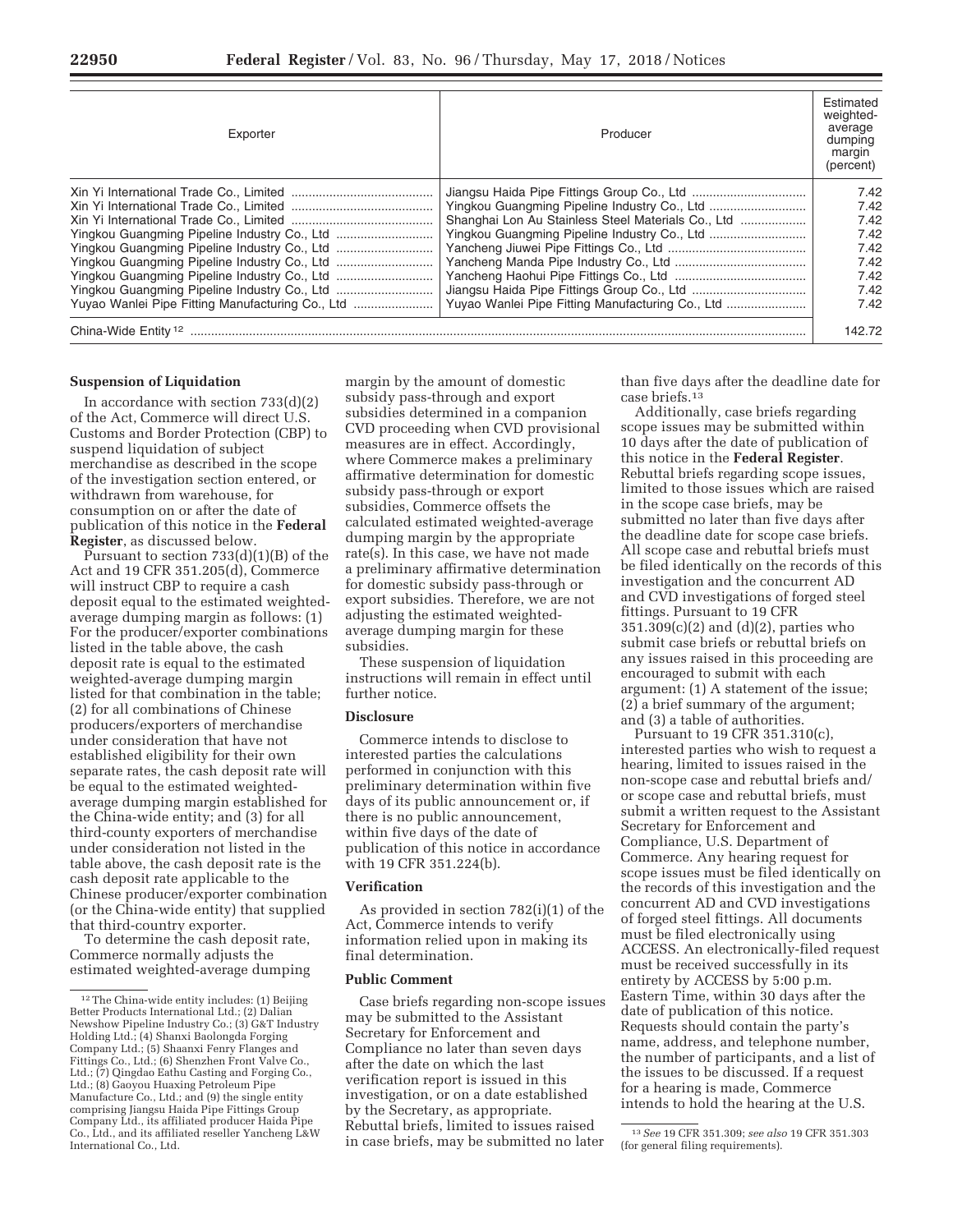Department of Commerce, 1401 Constitution Avenue NW, Washington, DC 20230, at a time and date to be determined. Parties should confirm by telephone the date, time, and location of the hearing two days before the scheduled date.

## **Postponement of Final Determination and Extension of Provisional Measures**

Section 735(a)(2) of the Act provides that a final determination may be postponed until not later than 135 days after the date of the publication of the preliminary determination if, in the event of an affirmative preliminary determination, a request for such postponement is made by exporters who account for a significant proportion of exports of the subject merchandise, or in the event of a negative preliminary determination, a request for such postponement is made by the petitioners. Pursuant to 19 CFR 351.210(e)(2), Commerce requires that a request by exporters for postponement of the final antidumping determination be accompanied by a request for extension of provisional measures from a four-month period to a period not more than six months in duration.

On March 18, 2018, pursuant to 19 CFR 351.210(e), Both-Well (Taizhou) Steel Fittings Co., Ltd. requested that, in the event of an affirmative preliminary determination, Commerce postpone the final determination and that provisional measures be extended to a period not to exceed six months.14 On April 18, the petitioners 15 requested, in the event of a negative preliminary determination in this investigation, that Commerce postpone the final determination up to 135 days after the date of the publication of the preliminary determination.16 In accordance with section 735(a)(2)(A) of the Act and 19 CFR 351.210(b)(2)(ii), because: (1) The preliminary determination is affirmative; (2) the requesting exporter accounts for a significant proportion of exports of the subject merchandise; and (3) no compelling reasons for denial exist, Commerce is postponing the final determination and extending the provisional measures from a four-month period to a period not greater than six months. Accordingly, Commerce will

make its final determination no later than 135 days after the date of publication of this preliminary determination.

# **International Trade Commission Notification**

In accordance with section 733(f) of the Act, we are notifying the U.S. International Trade Commission (ITC) of our affirmative preliminary determination of sales at LTFV. If the final determination is affirmative, the ITC will determine before the later of 120 days after the date of this preliminary determination or 45 days after our final determination whether these imports are materially injuring, or threaten material injury to, the U.S. industry.

# **Notification to Interested Parties**

This determination is issued and published in accordance with sections 733(f) and 777(i)(1) of the Act and 19 CFR 351.205(c).

Dated: May 7, 2018.

#### **Gary Taverman,**

*Deputy Assistant Secretary for Antidumping and Countervailing Duty Operations, performing the non-exclusive functions and duties of the Assistant Secretary for Enforcement and Compliance.* 

#### **Appendix I—Scope of the Investigation**

The merchandise covered by this investigation is carbon and alloy forged steel fittings, whether unfinished (commonly known as blanks or rough forgings) or finished. Such fittings are made in a variety of shapes including, but not limited to, elbows, tees, crosses, laterals, couplings, reducers, caps, plugs, bushings, unions, and outlets. Forged steel fittings are covered regardless of end finish, whether threaded, socket-weld or other end connections.

While these fittings are generally manufactured to specifications ASME B16.11, MSS SP–79, MSS SP–83, MSS SP– 97, ASTM A105, ASTM A350, and ASTM A182, the scope is not limited to fittings made to these specifications.

The term forged is an industry term used to describe a class of products included in applicable standards, and does not reference an exclusive manufacturing process. Forged steel fittings are not manufactured from casting. Pursuant to the applicable specifications, subject fittings may also be machined from bar stock or machined from seamless pipe and tube.

All types of fittings are included in the scope regardless of nominal pipe size (which may or may not be expressed in inches of nominal pipe size), pressure rating (usually, but not necessarily expressed in pounds of pressure/PSI, *e.g.,* 2,000 or 2M; 3,000 or 3M;  $6,000$  or  $6M$ ;  $9,000$  or  $9M$ ), wall thickness, and whether or not heat treated.

Excluded from this scope are all fittings entirely made of stainless steel. Also excluded are flanges, butt weld fittings, butt

weld outlets, nipples, and all fittings that have a maximum pressure rating of 300 pounds of pressure/PSI or less.

Also excluded are fittings certified or made to the following standards, so long as the fittings are not also manufactured to the specifications of ASME B16.11, MSS SP–79, MSS SP–83, MSS SP–97, ASTM A105, ASTM A350, and ASTM A182:

- American Petroleum Institute (API) API 5CT, API 5L, or API 11B
- Society of Automotive Engineering (SAE) SAE J476, SAE J514, SAE J516, SAE J517, SAE J518, SAE J1026, SAE J1231, SAE J1453, SAE J1926, J2044 or SAE AS 35411 • Underwriter's Laboratories (UL) certified
- electrical conduit fittings
- ASTM A153, A536, A576, or A865
- Casing Conductor Connectors 16–42 inches in diameter made to proprietary specifications
- Military Specification (MIL) MIL–C–4109F and  $\overline{MI} - \overline{F} - 3541$
- International Organization for Standardization (ISO) ISO6150–B

To be excluded from the scope, products must have the appropriate standard or pressure markings and/or accompanied by documentation showing product compliance to the applicable standard or pressure, *e.g.,*  ''API 5CT'' mark and/or a mill certification report.

Subject carbon and alloy forged steel fittings are normally entered under Harmonized Tariff Schedule of the United States (HTSUS) 7307.99.1000, 7307.99.3000, 7307.99.5045, and 7307.99.5060. They also may be entered under HTSUS 7307.92.3010, 7307.92.3030, 7307.92.9000, and 7326.19.0010. The HTSUS subheadings and specifications are provided for convenience and customs purposes; the written description of the scope is dispositive.

## **Appendix II—List of Topics Discussed in the Preliminary Decision Memorandum**

- I. Summary
- II. Background
- III. Period of Investigation
- IV. Scope Comments
- V. Scope of the Investigation
- VI. Selection of Respondents
- VII. Discussion of the Methodology
- A. Non-Market Economy Country
- B. Surrogate Country and Surrogate Value **Comments**
- C. Separate Rates
- D. Combination Rates
- E. Affiliation and Single Entity
- F. China-Wide Entity
- G. Application of Facts Available and Adverse Inferences
- H. Date of Sale
- I. Fair Value Comparisons
- J. Export Price
- K. Value-Added Tax (VAT)
- L. Normal Value
- M. Factor Valuation Methodology
- VIII. Currency Conversion
- IX. Adjustment Under Section 777(A)(f) of the Act
- X. Adjustments to Cash Deposit Rates for Export Subsidies

<sup>14</sup>*See* Letter from Both-Well, ''Forged Steel Fittings from China: Antidumping,'' dated March 18, 2018.

<sup>15</sup>Bonney Forge Corporation and United Steel, Paper and Forestry, Rubber, Manufacturing, Energy, Allied Industrial and Service Workers International Union (USW) (collectively, the petitioners).

<sup>16</sup>*See* Letters from the petitioners, ''Request to Extend Final Determination,'' dated April 18, 2018; and ''Request to Extend Final Determination, Acknowledgement of Gap in CVD Provisional Measures," dated April 19, 2018.